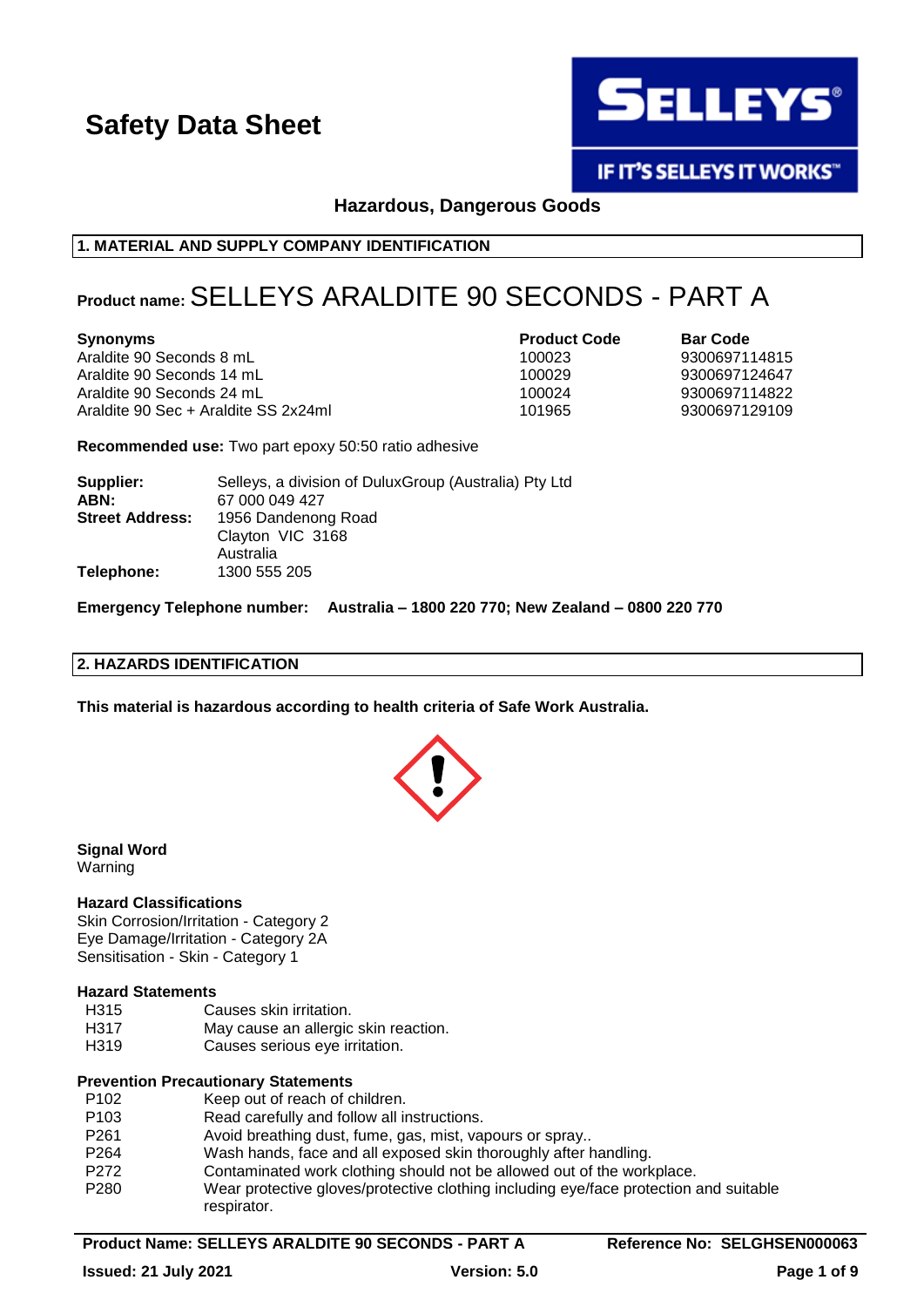

### **Response Precautionary Statements**

| P <sub>101</sub> | If medical advice is needed, have product container or label at hand.                      |
|------------------|--------------------------------------------------------------------------------------------|
| P302+P352        | IF ON SKIN: Wash with plenty of water and soap.                                            |
|                  | P305+P351+P338 IF IN EYES: Rinse cautiously with water for several minutes. Remove contact |
|                  | lenses, if present and easy to do. Continue rinsing.                                       |
| P333+P313        | If skin irritation or rash occurs: Get medical advice/attention.                           |
| P337+P313        | If eye irritation persists: Get medical advice/attention.                                  |
| P362+P364        | Take off contaminated clothing and wash it before reuse                                    |
|                  |                                                                                            |

### **Storage Precautionary Statement**

Not allocated

### **Disposal Precautionary Statement**

P501 Dispose of contents/container in accordance with local, regional, national and international regulations.

### **Poison Schedule:** S5. Caution

### **DANGEROUS GOOD CLASSIFICATION**

Classified as Dangerous Goods by the criteria of the "Australian Code for the Transport of Dangerous Goods by Road & Rail" and the "New Zealand NZS5433: Transport of Dangerous Goods on Land".

### **Dangerous Goods Class:** 9

Australian Special Provisions; AU01: Environmentally Hazardous Substances meeting the description of UN 3077 or UN 3082 are not subject to this Code (ADG 07) when transported by road or rail in;

(a) packagings that do not incorporate a receptacle exceeding 500 Kg (L); or

(b) IBCs.

| 3. COMPOSITION INFORMATION                                             |            |                   |
|------------------------------------------------------------------------|------------|-------------------|
| <b>CHEMICAL ENTITY</b>                                                 | CAS NO     | <b>PROPORTION</b> |
| Oxirane, 2,2'-[(1-methylethylidene)bis(4,1-phenyleneoxymethylene)]bis- | 1675-54-3  | $>60 \%$ (w/w)    |
| Bisphenol F epoxy resin                                                | 9003-36-5  | 1 - 10 % (w/w)    |
| Terphenyl, hydrogenated                                                | 61788-32-7 | $1 - 10 \%$ (w/w) |
| Terphenyl                                                              | 26140-60-3 | $<$ 1 % (w/w)     |
| Ingredients determined to be non-hazardous or below reporting limits   |            | <b>Balance</b>    |
|                                                                        |            | 100%              |

### **4. FIRST AID MEASURES**

If poisoning occurs, contact a doctor or Poisons Information Centre (Phone Australia 131 126, New Zealand 0800 764 766).

**Inhalation:** Remove victim from exposure - avoid becoming a casualty. Remove contaminated clothing and loosen remaining clothing. Allow patient to assume most comfortable position and keep warm. Keep at rest until fully recovered. Seek medical advice if effects persist.

**Skin Contact:** Effects may be delayed. If skin or hair contact occurs, immediately remove contaminated clothing and flush skin and hair with running water. Continue flushing with water until advised to stop by the Poisons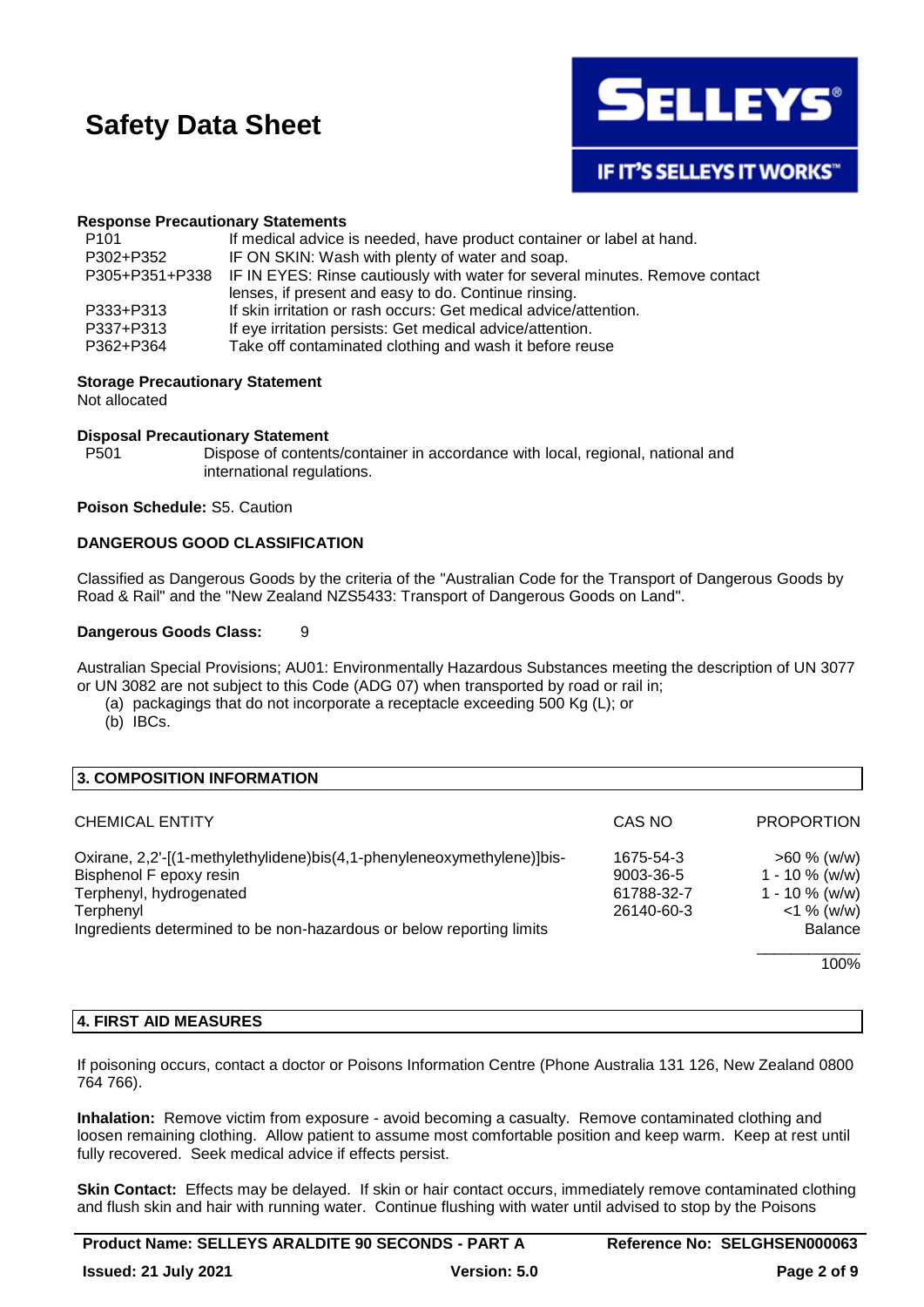

Information Centre or a Doctor; or for 15 minutes and transport to Doctor or Hospital.

**Eye contact:** If in eyes, hold eyelids apart and flush the eyes continuously with running water. Continue flushing until advised to stop by the Poisons Information Centre or a Doctor; or for at least 15 minutes and transport to Doctor or Hospital.

**Ingestion:** Rinse mouth with water. If swallowed, do NOT induce vomiting. Give a glass of water to drink. Never give anything by the mouth to an unconscious patient. If vomiting occurs give further water. Seek medical advice.

**PPE for First Aiders:** Wear safety shoes, overalls, gloves, chemical goggles. Available information suggests that gloves made from nitrile rubber should be suitable for intermittent contact. However, due to variations in glove construction and local conditions, the user should make a final assessment. Always wash hands before smoking, eating, drinking or using the toilet. Wash contaminated clothing and other protective equipment before storing or re-using.

**Notes to physician:** Treat symptomatically. Effects may be delayed.

### **5. FIRE FIGHTING MEASURES**

### **Hazchem Code:** •3Z

**Suitable extinguishing media:** If material is involved in a fire use alcohol resistant foam or dry agent (carbon dioxide, dry chemical powder).

**Specific hazards:** Combustible material.

**Fire fighting further advice:** On burning or decomposing may emit toxic fumes. Fire fighters to wear selfcontained breathing apparatus and suitable protective clothing if risk of exposure to vapour or products of combustion or decomposition.

### **6. ACCIDENTAL RELEASE MEASURES**

### **SMALL SPILLS**

Wear protective equipment to prevent skin and eye contamination. Avoid inhalation of vapours or dust. Wipe up with absorbent (clean rag or paper towels). Collect and seal in properly labelled containers or drums for disposal.

### **LARGE SPILLS**

Clear area of all unprotected personnel. Slippery when spilt. Avoid accidents, clean up immediately. Wear protective equipment to prevent skin and eye contamination and the inhalation of vapours. Work up wind or increase ventilation. Contain - prevent run off into drains and waterways. Use absorbent (soil, sand or other inert material). Collect and seal in properly labelled containers or drums for disposal. If contamination of crops, sewers or waterways has occurred advise local emergency services.

### **Dangerous Goods - Initial Emergency Response Guide No:** 47

### **7. HANDLING AND STORAGE**

**Handling:** Avoid eye contact and skin contact. Avoid inhalation of vapour, mist or aerosols.

**Storage:** Store in a cool, dry, well-ventilated place and out of direct sunlight. Store away from foodstuffs. Store away from incompatible materials described in Section 10. Store away from sources of heat and/or ignition. Keep container standing upright. Keep containers closed when not in use - check regularly for leaks.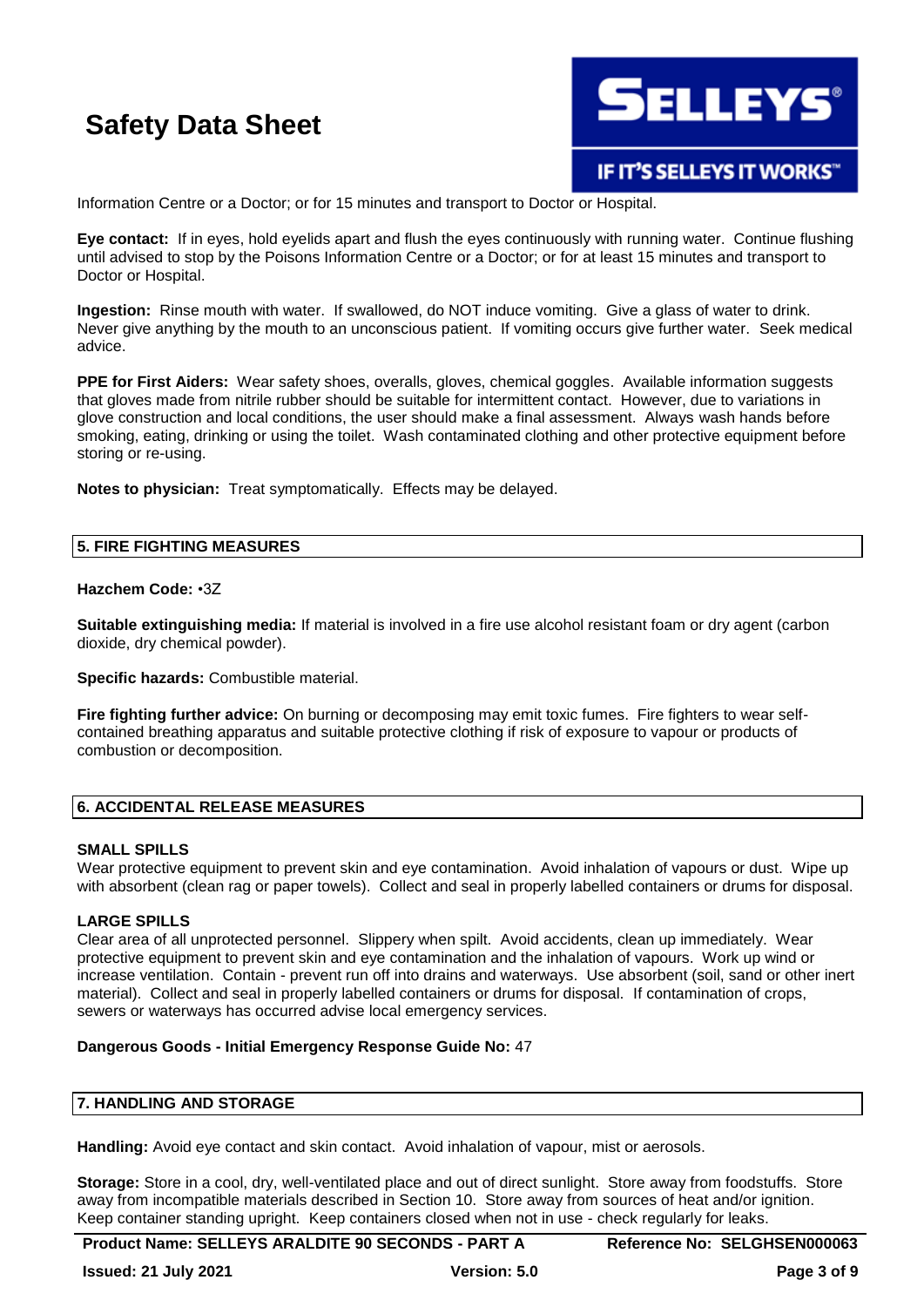

This material is classified as a Class 9 Miscellaneous Dangerous Good as per the criteria of the "Australian Code for the Transport of Dangerous Goods by Road & Rail" and/or the "New Zealand NZS5433: Transport of Dangerous Goods on Land" and must be stored in accordance with the relevant regulations.

This material is a Scheduled Poison Schedule 5 (Caution) and must be stored, maintained and used in accordance with the relevant regulations.

### **8. EXPOSURE CONTROLS / PERSONAL PROTECTION**

### **National occupational exposure limits:**

|            | TWA                             |            | <b>STEL</b> |        | <b>NOTICES</b> |
|------------|---------------------------------|------------|-------------|--------|----------------|
|            | ppm                             | mq/m3      | ppm         | mg/m3  |                |
| Terphenyls | 0.5 Peak 4.7 Peak<br>limitation | limitation | $\sim$      | $\sim$ | ٠              |

As published by Safe Work Australia.

TWA - The time-weighted average airborne concentration over an eight-hour working day, for a five-day working week over an entire working life.

STEL (Short Term Exposure Limit) - the average airborne concentration over a 15 minute period which should not be exceeded at any time during a normal eight-hour workday.

These Exposure Standards are guides to be used in the control of occupational health hazards. All atmospheric contamination should be kept to as low a level as is workable. These exposure standards should not be used as fine dividing lines between safe and dangerous concentrations of chemicals. They are not a measure of relative toxicity.

If the directions for use on the product label are followed, exposure of individuals using the product should not exceed the above standard. The standard was created for workers who are routinely, potentially exposed during product manufacture.

**Biological Limit Values:** As per the "National Model Regulations for the Control of Workplace Hazardous Substances (Safe Work Australia)" the ingredients in this material do not have a Biological Limit Allocated.

**Engineering Measures:** Ensure ventilation is adequate to maintain air concentrations below Exposure Standards. Use only in well ventilated areas. Use with local exhaust ventilation or while wearing appropriate respirator. Vapour heavier than air - prevent concentration in hollows or sumps. Do NOT enter confined spaces where vapour may have collected.

### **Personal Protection Equipment:** SAFETY SHOES, OVERALLS, GLOVES, CHEMICAL GOGGLES.

Wear safety shoes, overalls, gloves, chemical goggles. Available information suggests that gloves made from nitrile rubber should be suitable for intermittent contact. However, due to variations in glove construction and local conditions, the user should make a final assessment. Always wash hands before smoking, eating, drinking or using the toilet. Wash contaminated clothing and other protective equipment before storing or re-using.

**Hygiene measures:** Keep away from food, drink and animal feeding stuffs. When using do not eat, drink or smoke. Wash hands prior to eating, drinking or smoking. Avoid contact with clothing. Avoid eye contact and skin contact. Avoid inhalation of vapour, mist or aerosols. Ensure that eyewash stations and safety showers are close to the workstation location.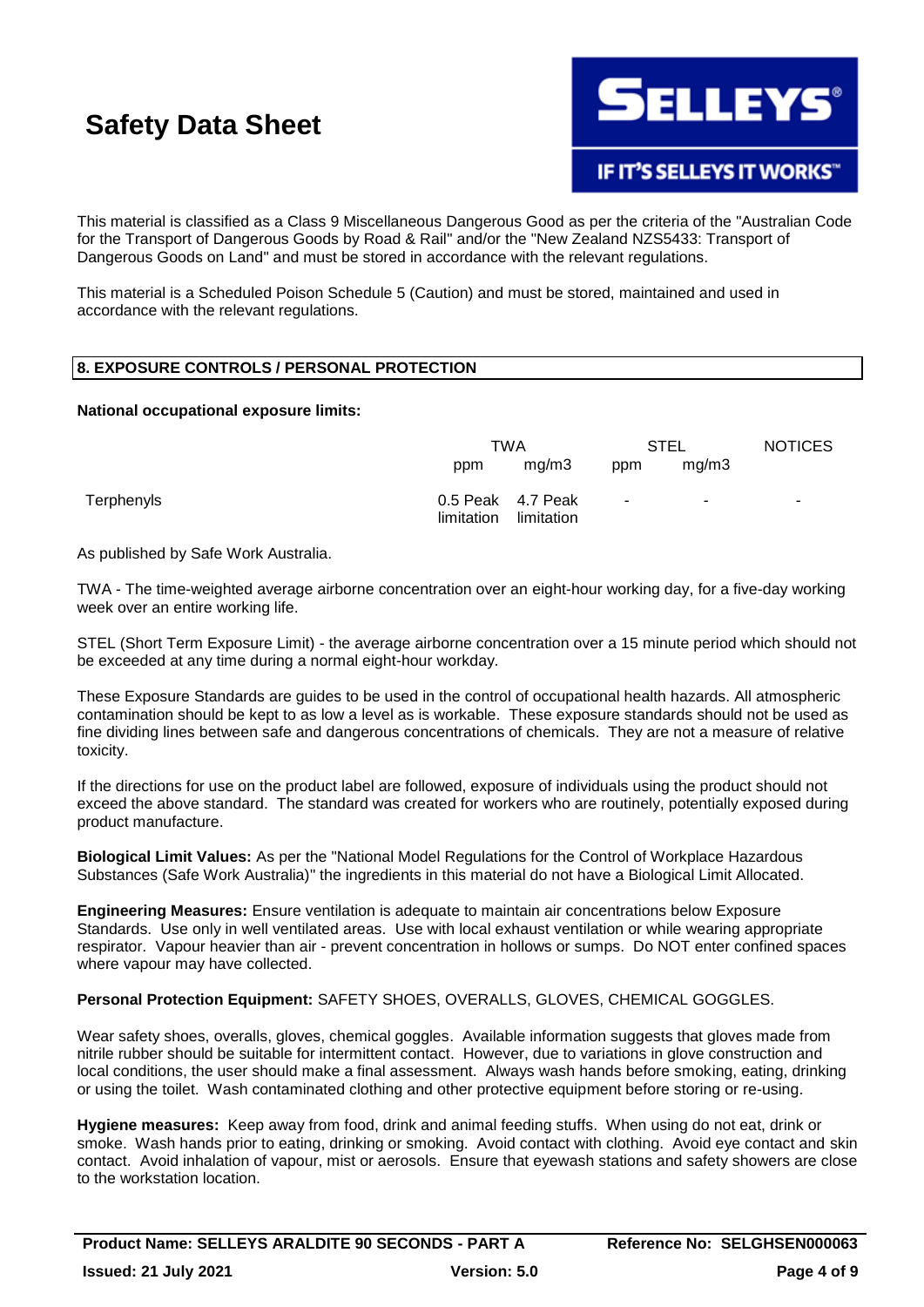

**IF IT'S SELLEYS IT WORKS"** 

### **9. PHYSICAL AND CHEMICAL PROPERTIES**

| <b>Viscous Liquid</b> |
|-----------------------|
| Transparent           |
| Slight                |
|                       |

**Solubility:** Insoluble in water **Specific Gravity:** 1.15 **Relative Vapour Density (air=1):** >1 **Vapour Pressure (20 °C):** N Av **Flash Point (°C):** 176 **Flammability Limits (%):** N App **Autoignition Temperature (°C):** N Av **Melting Point/Range (°C):** N Av **Boiling Point/Range (°C):**  $>200$ **Decomposition Point (°C):** >200 **pH:** N App **Viscosity:** 18,000 - 45,000 mPa.s @ 25 °C **Total VOC (g/Litre):** N Av

(Typical values only - consult specification sheet)  $N Av = Not available, N App = Not applicable$ 

### **10. STABILITY AND REACTIVITY**

**Chemical stability:** This material is thermally stable when stored and used as directed.

**Conditions to avoid:** Elevated temperatures and sources of ignition.

**Incompatible materials:** Oxidising agents.

**Hazardous decomposition products:** Oxides of carbon and nitrogen, smoke and other toxic fumes.

**Hazardous reactions:** No known hazardous reactions.

### **11. TOXICOLOGICAL INFORMATION**

No adverse health effects expected if the product is handled in accordance with this Safety Data Sheet and the product label. Symptoms or effects that may arise if the product is mishandled and overexposure occurs are:

#### **Acute Effects**

**Inhalation:** Material may be an irritant to mucous membranes and respiratory tract.

**Skin contact:** Contact with skin will result in irritation. A skin sensitiser. Repeated or prolonged skin contact may lead to allergic contact dermatitis.

**Ingestion:** Swallowing can result in nausea, vomiting and irritation of the gastrointestinal tract.

**Eye contact:** An eye irritant.

#### **Acute toxicity**

**Inhalation:** This material has been classified as not hazardous for acute inhalation exposure. Acute toxicity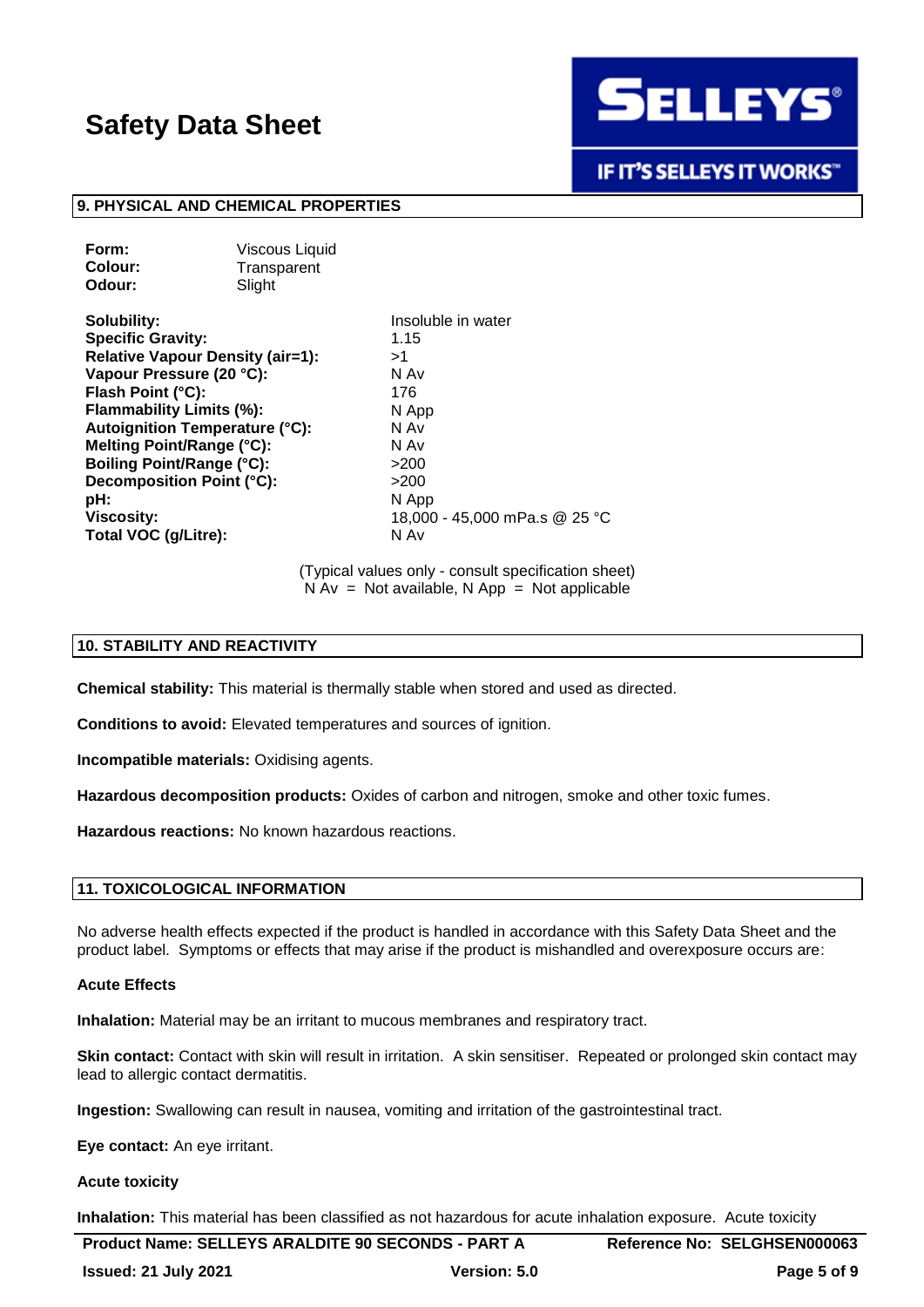

### **IF IT'S SELLEYS IT WORKS"**

estimate (based on ingredients):  $LC_{50} > 20.0$  mg/L for vapours or  $LC_{50} > 5.0$  mg/L for dust and mist.

**Skin contact:** This material has been classified as not hazardous for acute dermal exposure. Acute toxicity estimate (based on ingredients):  $LD_{50} > 2,000$  mg/Kg bw

**Ingestion:** This material has been classified as not hazardous for acute ingestion exposure. Acute toxicity estimate (based on ingredients):  $LD_{50} > 2,000$  mg/Kg bw

**Corrosion/Irritancy:** Eye: this material has been classified as a Category 2A Hazard (reversible effects to eyes). Skin: this material has been classified as a Category 2 Hazard (reversible effects to skin).

**Sensitisation:** Inhalation: this material has been classified as not a respiratory sensitiser. Skin: this material has been classified as a Category 1 Hazard (skin sensitiser).

**Aspiration hazard:** This material has been classified as not an aspiration hazard.

**Specific target organ toxicity (single exposure):** This material has been classified as not a specific hazard to target organs by a single exposure.

### **Chronic Toxicity**

**Mutagenicity:** This material has been classified as not a mutagen.

**Carcinogenicity:** This material has been classified as not a carcinogen.

**Reproductive toxicity (including via lactation):** This material has been classified as not a reproductive toxicant.

**Specific target organ toxicity (repeat exposure):** This material has been classified as not a specific hazard to target organs by repeat exposure.

### **12. ECOLOGICAL INFORMATION**

Avoid contaminating waterways.

**Acute aquatic hazard:** This material has been classified as not hazardous for acute aquatic exposure. Acute toxicity estimate (based on ingredients): > 100 mg/L

**Long-term aquatic hazard:** This material has been classified as a Category Chronic 2 Hazard. Non-rapidly or rapidly degradable substance for which there are adequate chronic toxicity data available OR in the absence of chronic toxicity data, Acute toxicity estimate (based on ingredients): 1 - 10 mg/L, where the substance is not rapidly degradable and/or BCF  $\geq$  500 and/or log K<sub>ow</sub>  $\geq$  4.

**Ecotoxicity:** No information available.

**Persistence and degradability:** No information available.

**Bioaccumulative potential:** No information available.

**Mobility:** No information available.

### **13. DISPOSAL CONSIDERATIONS**

Persons conducting disposal, recycling or reclamation activities should ensure that appropriate personal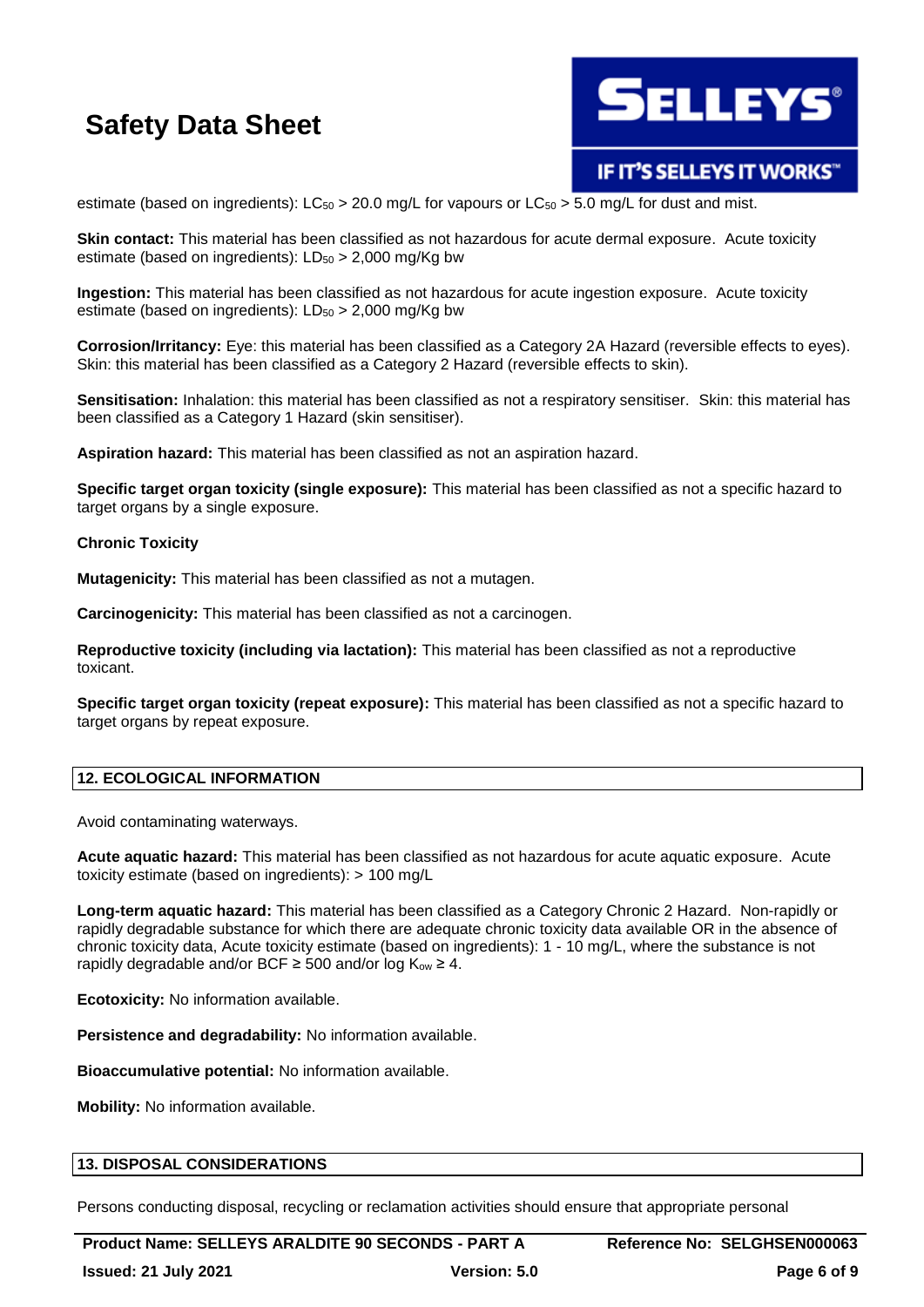

IF IT'S SELLEYS IT WORKS"

protection equipment is used, see "Section 8. Exposure Controls and Personal Protection" of this SDS.

If possible material and its container should be recycled. If material or container cannot be recycled, dispose in accordance with local, regional, national and international Regulations.

### **14. TRANSPORT INFORMATION**

### **ROAD AND RAIL TRANSPORT**

Classified as Dangerous Goods by the criteria of the "Australian Code for the Transport of Dangerous Goods by Road & Rail" and the "New Zealand NZS5433: Transport of Dangerous Goods on Land".

Australian Special Provisions; AU01: Environmentally Hazardous Substances meeting the description of UN 3077 or UN 3082 are not subject to this Code (ADG 07) when transported by road or rail in;

(c) packagings that do not incorporate a receptacle exceeding 500 Kg (L); or

(d) IBCs.



| 3082                  |
|-----------------------|
| 9                     |
| Ш                     |
| $\cdot 37$            |
| 47                    |
| 5 L                   |
|                       |
| ENVIRONMENTALLY HAZAI |
|                       |

RDOUS SUBSTANCE, LIQUID, N.O.S. (BISPHENOL A EPOXY RESIN; BISPHENOL F EPOXY RESIN)

**Segregation Dangerous Goods:** Not to be loaded with explosives (Class 1). Note 1: Materials that are fire risks are incompatible with oxidising agents (Class 5.1) or organic peroxides (Class 5.2). Exemptions may apply.

### **MARINE TRANSPORT**

Classified as Dangerous Goods by the criteria of the International Maritime Dangerous Goods Code (IMDG Code) for transport by sea. This material is classified as a Marine Pollutant (P) according to the International Maritime Dangerous Goods Code.



**UN No:** 3082 **Dangerous Goods Class:** 9 **Packing Group:** III

**Proper Shipping Name:** ENVIRONMENTALLY HAZARDOUS SUBSTANCE, LIQUID, N.O.S. (BISPHENOL A EPOXY RESIN; BISPHENOL F EPOXY RESIN)

### **AIR TRANSPORT**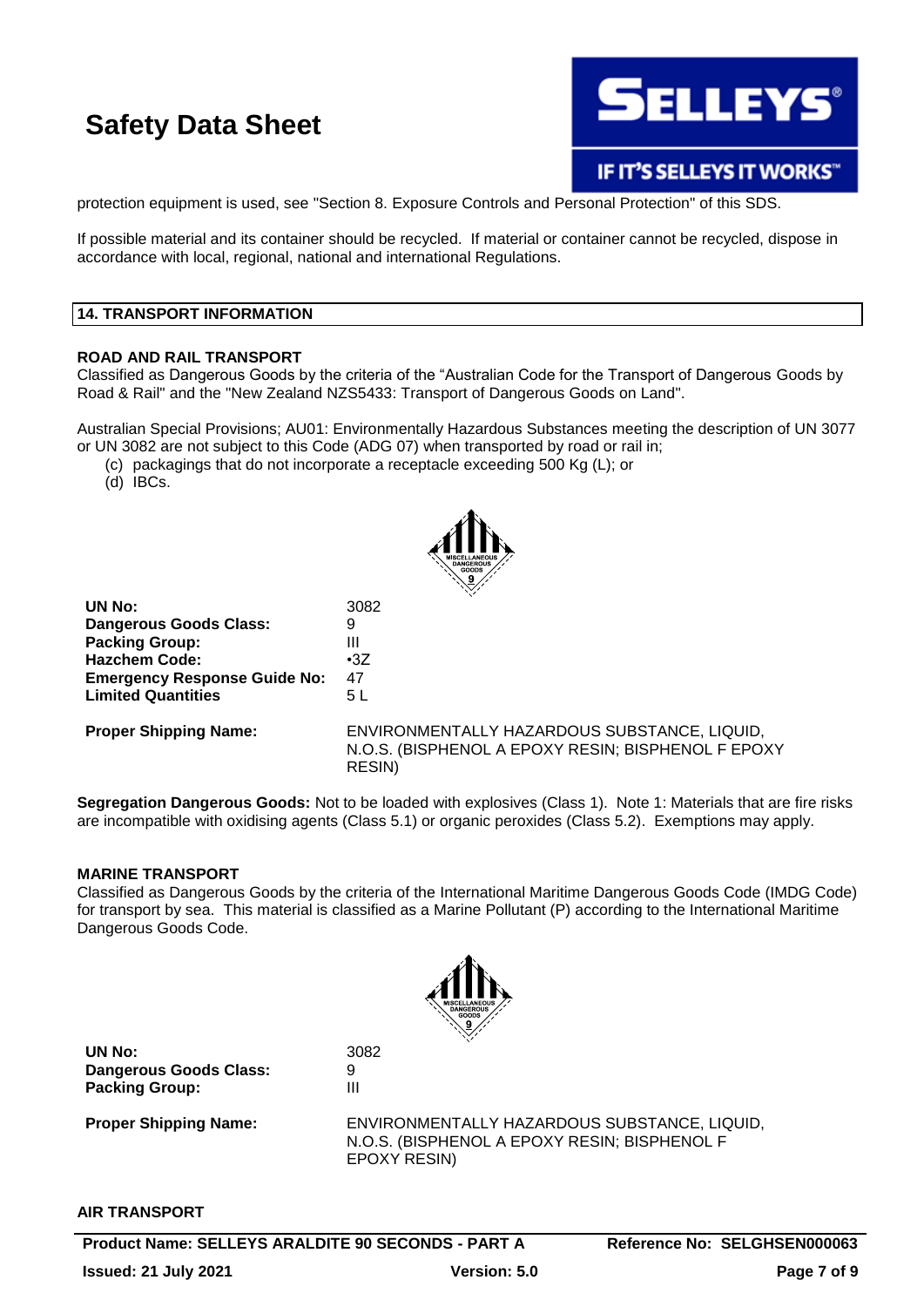

### IF IT'S SELLEYS IT WORKS"

Classified as Dangerous Goods by the criteria of the International Air Transport Association (IATA) Dangerous Goods Regulations for transport by air.



**UN No:** 3082 **Dangerous Goods Class:** 9<br>**Packing Group:** 11 **Packing Group:** 

**Proper Shipping Name:** ENVIRONMENTALLY HAZARDOUS SUBSTANCE, LIQUID, N.O.S. (BISPHENOL A EPOXY RESIN)

### **15. REGULATORY INFORMATION**

### **This material is not subject to the following international agreements:**

Montreal Protocol (Ozone depleting substances) The Stockholm Convention (Persistent Organic Pollutants) The Rotterdam Convention (Prior Informed Consent) Basel Convention (Hazardous Waste) International Convention for the Prevention of Pollution from Ships (MARPOL)

### **This material/constituent(s) is covered by the following requirements:**

The Standard for the Uniform Scheduling of Medicines and Poisons (SUSMP) established under the Therapeutic Goods Act (Commonwealth); S5. Caution.

AIICS Status: Formulations where all components AIIC listed.

All components of this product are listed on or exempt from the New Zealand Inventory of Chemical (NZIoC).

**HSNO Group Standard:** HSR002670 - Surface Coatings and Colourants (Subsidiary Hazard) Group Standard 2020

### **16. OTHER INFORMATION**

Reason for issue: Revised

This Safety Data Sheet has been prepared by Chemical Data Services Pty Ltd (chemdata.com.au) on behalf of its client.

Safety Data Sheets are updated frequently. Please ensure that you have a current copy.

This SDS summarises at the date of issue our best knowledge of the health and safety hazard information of the product, and in particular how to safely handle and use the product in the workplace. Since the company cannot anticipate or control the conditions under which the product may be used, each user must, prior to usage, review this SDS in the context of how the user intends to handle and use the product in the workplace.

If clarification or further information is needed to ensure that an appropriate assessment can be made, the user should contact this company.

Our responsibility for product as sold is subject to our standard terms and conditions, a copy of which is sent to